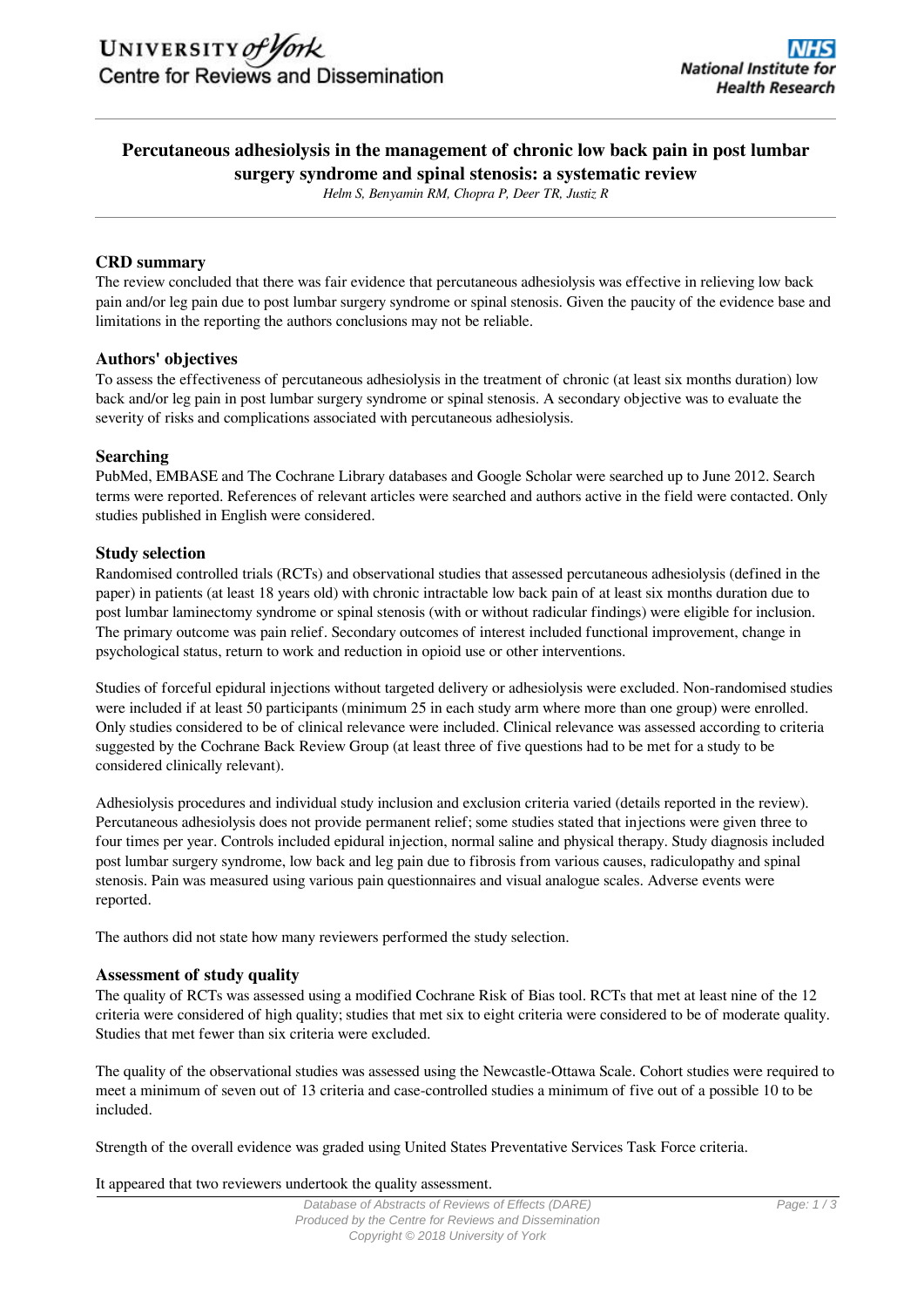

# **Data extraction**

Study details were extracted and presented in tables. A brief narrative summary of the results was presented.

Two reviewers independently extracted data on outcomes of interest; any disagreements were resolved through discussion with a third reviewer. Authors of the primary studies were contacted if additional information was required.

Where at least five RCTs that met eligibility criteria were identified for each condition evaluated, observational studies were not used.

#### **Methods of synthesis**

A narrative synthesis was presented. Results were grouped by outcome and etiology (post lumbar surgery syndrome or spinal stenosis). Clinically meaningful improvement was defined as a three-point or 50% improvement in pain relief or a 40% improvement in functional status. Successful results in at least 40% of patients were considered as positive improvement.

#### **Results of the review**

Seven studies were included in the effectiveness analysis: five RCTs (403 patients) and two observational studies (127 patients). High drop-out rates were reported in several studies. Three of the included randomised trials allowed participants to cross-over treatment at a given time point (three months). Follow-up was up to 12 months.

All studies that met eligibility criteria were considered to be clinically relevant. Four of the five RCTs were high quality and one was moderate quality. The two cohort studies were moderate quality; one cohort study that met inclusion criteria was deemed to be of poor quality and excluded from the effectiveness analysis.

Three high quality RCTs were reported to show significant (greater than 50%) pain relief with adhesiolysis for treatment of chronic low back and leg pain due to post lumbar surgery syndrome. However, it was difficult to interpret the results for one of the RCTs as evidence tables reported inconsistent findings; one table suggested significant improvement and the other showed no difference in outcomes. This evidence was graded by the authors as fair according to US Preventative Services Task Force criteria.

One high quality RCT and one moderate quality cohort study found significant improvement in pain relief with adhesiolysis in the treatment of chronic low back pain and leg pain due to spinal stenosis. This evidence was graded by the authors as fair according to US Preventative Services Task Force criteria.

Complications of percutaneous epidural adhesiolysis were reported but were not included in this summary as it appeared that additional studies that did not meet the review eligibility criteria were included in these results.

#### **Authors' conclusions**

There was fair evidence that percutaneous adhesiolysis was effective in relieving low back pain and/or leg pain due to post lumbar surgery syndrome or spinal stenosis.

### **CRD commentary**

The review was supported by defined inclusion and exclusion criteria. Several databases were searched. The search was limited by language and publication status and this may mean that relevant studies were missed. It was not clear whether appropriate steps were taken to minimise the likelihood of error and bias during study selection and validity assessment.

There was a formal assessment of study quality and only studies considered to be of good or moderate quality were included in the synthesis. Outcome measures were self-reported and thus subject to the inherent biases of such measures. The reported narrative synthesis was brief. Estimates for individual studies and outcomes were not fully reported and this made it difficult to verify the accuracy of the reported summary. Results are based on a small number of small studies.

Given the paucity of the evidence base and limitations in the reporting the authors conclusions may not be reliable.

### **Implications of the review for practice and research**